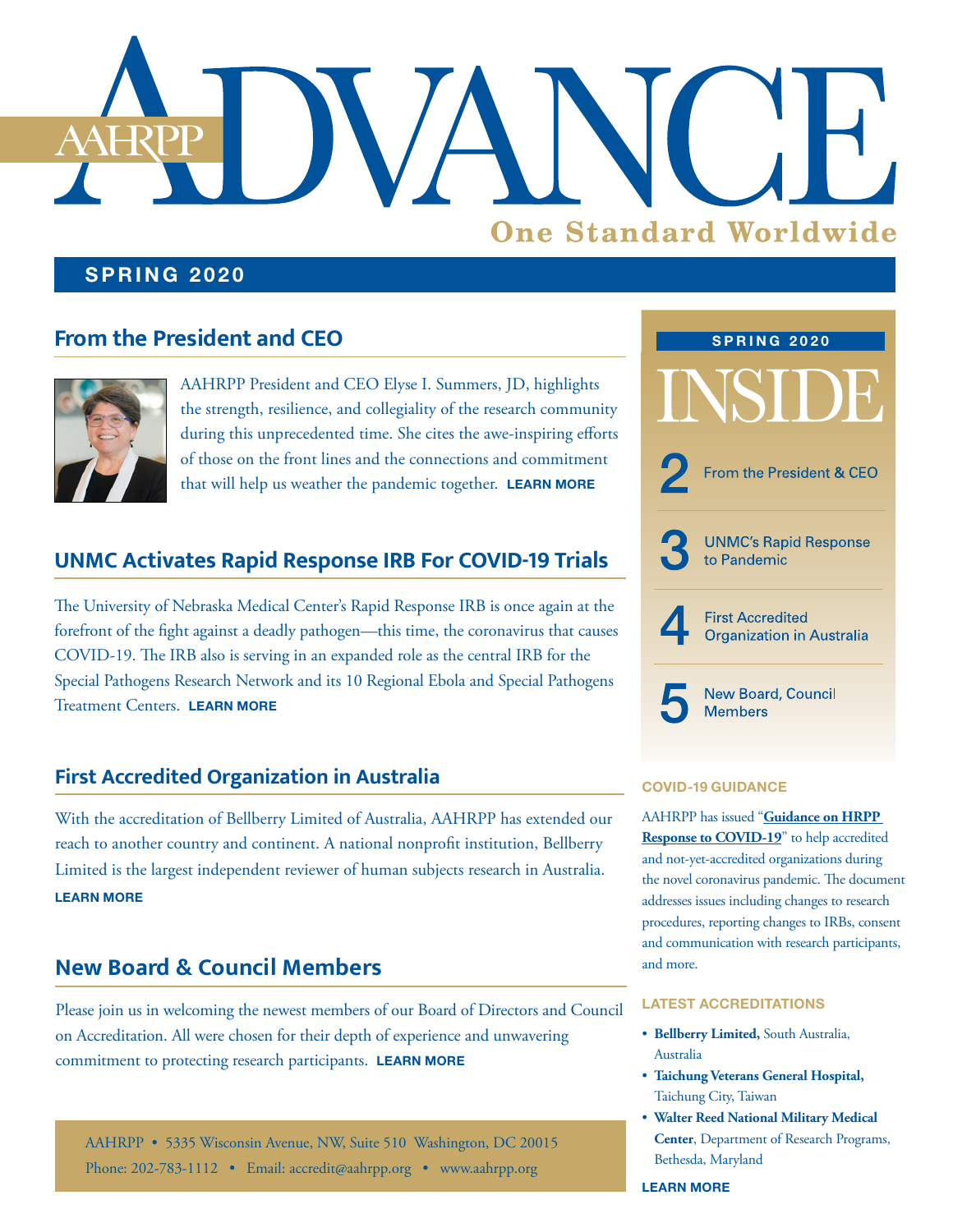# <span id="page-1-0"></span>**From the President and CEO**

# *Meeting the Challenges of Unprecedented Times*

In any other year, right about now we'd be looking forward to seeing so many of you at our annual conference. We'd be anticipating the fascinating discussions, exchanges of information and best practices, and the countless interactions that reinforce our connections and sense of community.

This year, of course, things are different. We meet remotely instead of in offices and conference rooms. We no longer travel. In fact, many of us seldom leave our homes. Perhaps most concerning, we suspect that our lives and our world will be changed forever.

Yet, every day we are reminded that we are part of an extraordinary community.



ELYSE I. SUMMERS, JD

It is humbling and inspiring to know that we are connected to individuals around the globe who are on the front lines of this pandemic. Many are completely immersed in protecting patients and research participants, treating those with COVID-19, or conducting research that could lead to effective therapies or vaccines.

All of us at AAHRPP are in awe of these efforts—and of you.

#### **Lessons and reminders**

At times like this, we learn from experience and each other. We see, firsthand, whether our "just-in-case" policies work as we expected. If we need to adjust, we do so. Promptly.

At AAHRPP, we acted quickly to anticipate questions and provide guidance on how to maintain research protections and standards during this unprecedented time. Most, if not all, of you provided similar information to IRBs, investigators, and other members of your HRPPs.

I trust your experience mirrored ours—that you were reminded how well AAHRPP's flexibility serves your organization. I hope that you witnessed, time and again, your team's passion for quality and commitment to research participants. I also trust that you benefited, and continue to benefit, from the support and collegiality that are hallmarks of our community.

If you're looking for some good news, you'll find it in this issue of AAHRPP Advance. We highlight the impressive response of one of our accredited organizations, the University of Nebraska Medical Center (UNMC), whose Rapid Response IRB broke new ground recently as the first central IRB for the Special Pathogens Research Network. Within 48 hours, UNMC's Rapid Response IRB reviewed and approved the protocol for a clinical trial of the experimental drug remdesivir, which has been making a lot of news lately.

We also feature Bellberry Limited, the first organization in Australia to earn AAHRPP accreditation. And, we introduce you to the new members of our Board of Directors and Council on Accreditation.

All these stories are examples of bright spots during an oftenfrightening time. All are reminders of how our community plays a key role in shaping research and contributing to the progress it makes possible. All are reasons to be proud and grateful.

Stay well and keep up the excellent work.

Best,

Elyse J. to

Elyse I. Summers, JD AAHRPP President and CEO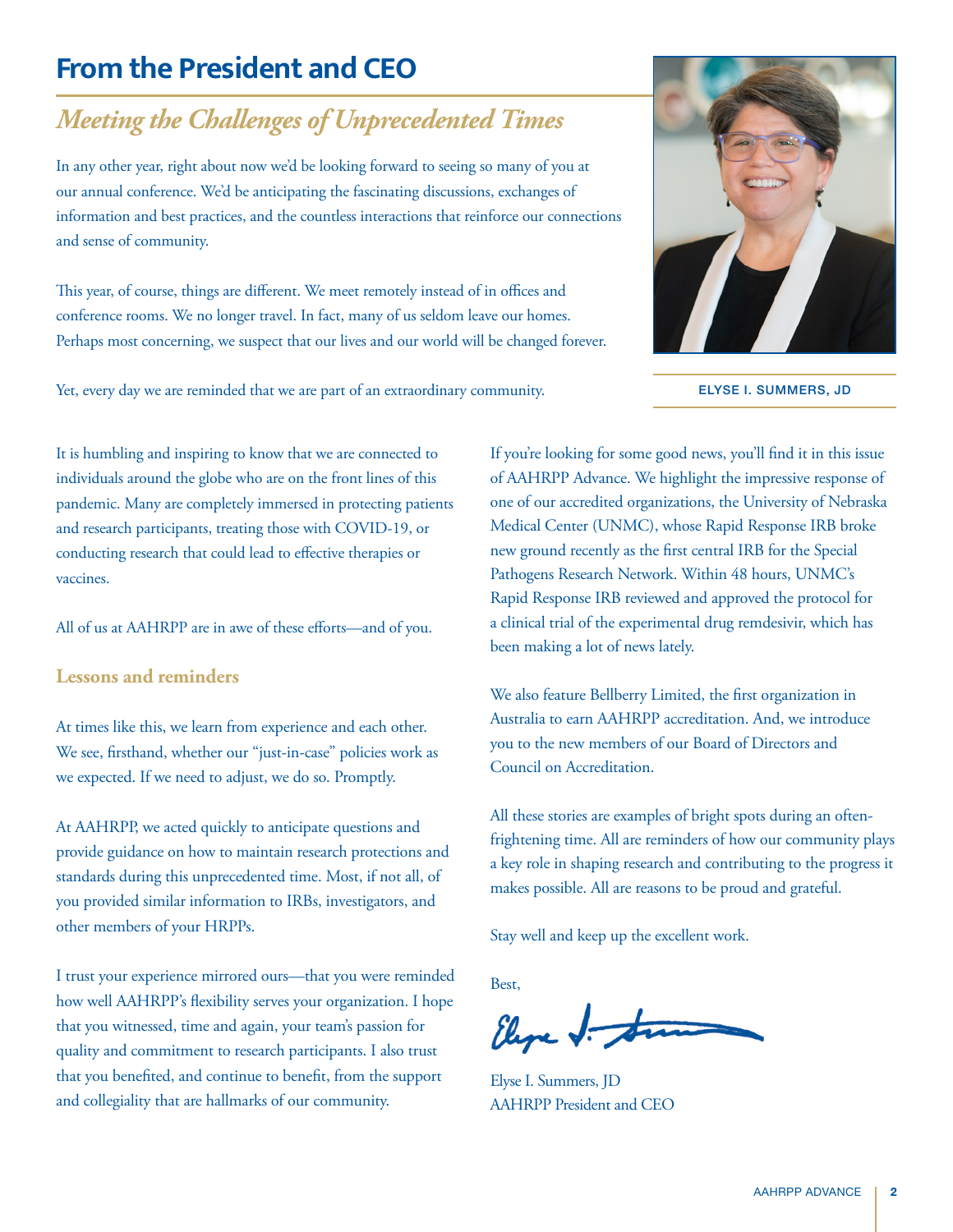# <span id="page-2-0"></span>**UNMC Activates Rapid Response IRB For Pandemic Clinical Trials**



Six years ago, the University of Nebraska Medical Center (UNMC) activated its Rapid Response IRB to review the protocol for an investigational drug to treat a patient critically ill with Ebola. Today, UNMC is once again on the front line of the fight against a deadly pathogen: the coronavirus that causes COVID-19.

This time, UNMC's Rapid Response IRB is serving in an expanded role as the central IRB for the Special Pathogens Research Network and its 10 Regional Ebola and Special Pathogens Treatment Centers (RESPTCs).

The RESPTCs enrolled nearly 300 of the 1,063 COVID-19 patients worldwide for a clinical trial of remdesivir, an experimental antiviral drug. That trial has completed; the next phase of the investigation compares remdesivir to remdesivir plus baracitinib. The National Institutes of Allergy and Infectious Diseases (NIAID) is the regulatory sponsor.

The remdesivir trial began in late February when UNMC enrolled the first patient. To facilitate the experimental treatment, in less than 48 hours the Rapid Response IRB reviewed and approved the protocol, including reliance agreements with other trial sites and procedures for obtaining informed consent.

It was the first test of the effectiveness of the central IRB process, "and it worked beautifully," says Bruce Gordon, MD, Assistant Vice Chancellor for Regulatory Affairs and Executive Chairman, Institutional Review Boards at UNMC.

#### **A collaborative process**

Dr. Gordon credits the quick turnaround, in part, to a process created during the Ebola outbreak and to recent tabletop training exercises involving the RESPTC IRB partners. To save time during the review of the investigational Ebola treatment, the Rapid Response IRB worked with the investigator to complete the IRB application.

"We changed the review paradigm and made it a collaborative process," Dr. Gordon says. "We had the investigator present at the IRB deliberations, so we could negotiate changes in the application and in the conduct of the research related to protecting subjects, and then make those changes on the spot." After Ebola, and until COVID-19, the process remained "tucked away," Dr. Gordon says, "used primarily during drills to keep us on our toes."

Those drills made a difference, especially since the most recent ones focused on adapting UNMC's rapid response process for central IRB review. The changes reflect updated Common Rule requirements for single IRB (sIRB) review of federally funded multisite studies. As an NIAID study, the remdesivir trials are subject to this requirement.

"We were still testing the rapid response sIRB model," Dr. Gordon says, "when the pandemic struck," and 13 Americans arrived at UNMC after being exposed to the novel coronavirus. All were passengers on a cruise ship where nearly 700 guests and crew members tested positive for COVID-19. One passenger became the first participant in the remdesivir clinical trial.

#### **A leading biocontainment and quarantine center**

UNMC was the logical place to isolate, monitor, and treat the American passengers. The university is known worldwide for its infectious disease expertise. UNMC also is home to the nation's largest biocontainment unit and the only federal quarantine facility. In addition, UNMC was one of the first facilities authorized by the Centers for Disease Control and Prevention to conduct COVID-19 tests.

When the first coronavirus study request came in, for a biospecimen collection protocol, the Rapid Response IRB lived up to its name, seizing every opportunity to streamline the review while ensuring adequate protections for research participants.

Dr. Gordon and the investigators drafted the application and consent documents together. Reliance agreements, consent forms, and other necessary documents also were easy to pull together because they had been assembled as part of the multi-institutional tabletop exercises.

The goal of the exercises that had been conducted was to streamline a process that typically took weeks and cut review time down to 48 hours or less. That's exactly what happened.

"Before the pandemic, we conducted tabletop exercises to work out the processes and procedures, and we felt that we were 90% there," Dr. Gordon says. "All that was left was to conduct one more full-scale exercise, which we did—in real life."

UNMC's efforts are receiving national attention and drawing praise from the research community, including AAHRPP. Elyse I. Summers, JD, AAHRPP President and CEO, cites the "can-do spirit" and efficiency of UNMC's Rapid Response IRB.

"This is an inspiring example of the innovations that AAHRPP-accredited organizations are capable of, even in the midst of a global pandemic," she says. "It's also a powerful reminder of how AAHRPP-accredited organizations are equipped to respond to the challenges of an ever-more complex research environment."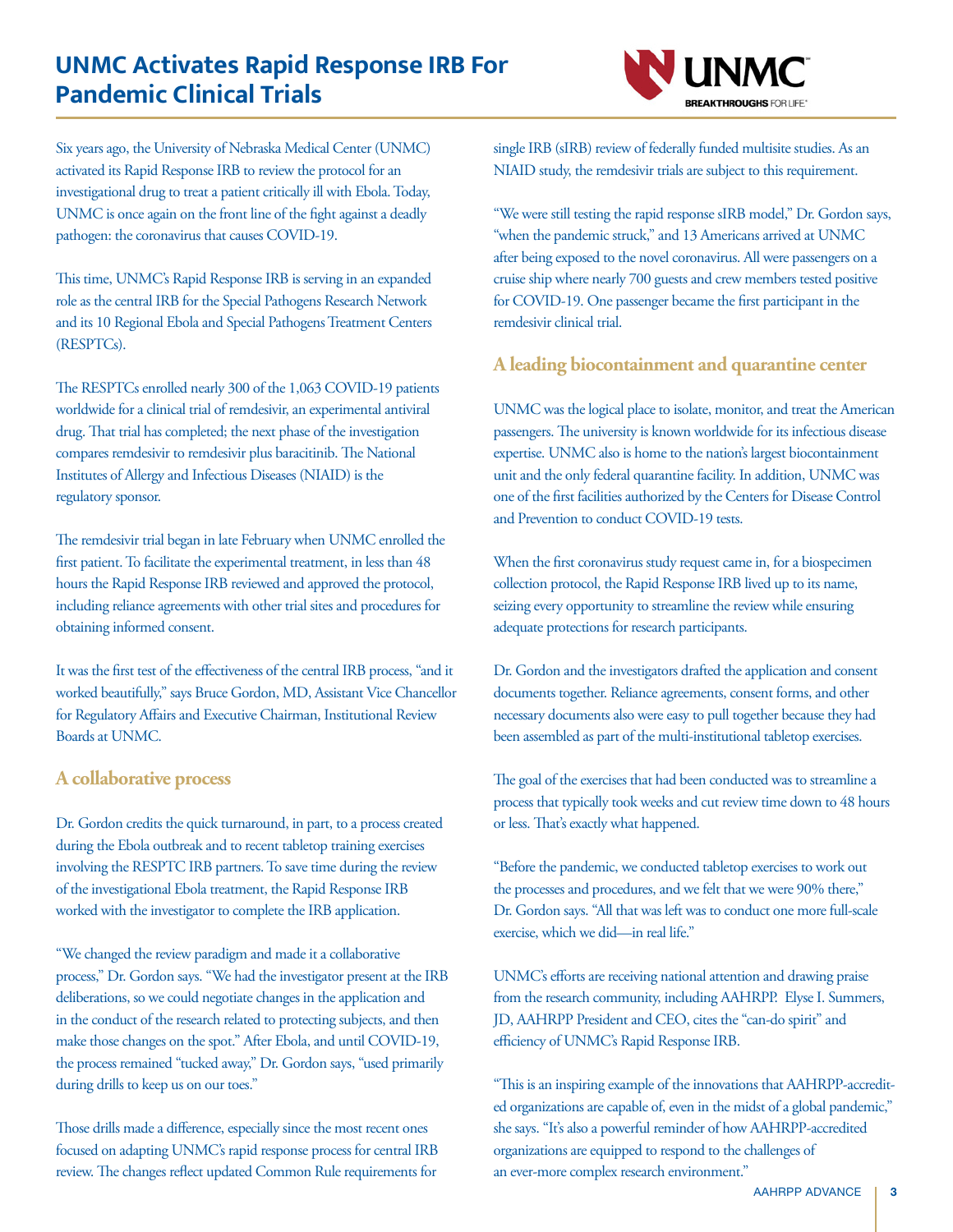# <span id="page-3-0"></span>**Bellberry Is First in Australia to Achieve AAHRPP Accreditation**

When Bellberry Limited earned AAHRPP accreditation, the distinction affirmed Bellberry's commitment to high-quality, ethical scientific review and the organization's place in the global research community.

The national nonprofit institution, which reviews human research projects across Australia, became that country's first AAHRPPaccredited entity in March. Bellberry's achievement was a milestone for the organization and for AAHRPP, which extended its reach to a new country and continent.

The accreditation also had significance for the more than 600 AAHRPP-accredited entities worldwide. In Bellberry, they now have an accredited partner that can take the lead on multisite reviews in Australia and serve as a gateway to additional opportunities in the Asia-Pacific region.

#### **The "next improvement"**

Bellberry was founded in 2004 in response to the need for a human research ethics committee (HREC) to review human subjects research for Australia's private sector. Initially, Bellberry's single HREC met monthly to review research conducted in South Australia. Today, Bellberry is the largest independent reviewer of human subjects research in Australia. The organization has 12 HRECs that provide research review services for about 1,000 entities across the country.

The company also has earned a reputation for innovation. Using a streamlined, secure electronic process, Bellberry typically completes protocol reviews within 20 days. Proceeds from review services benefit human research in Australia. To date, Bellberry has donated more than \$3.5 million to fund projects including research fellowships, education and training in ethical research practices, and advances in molecular imaging.

Last year, Bellberry marked its 15th anniversary and used the occasion, in part, to reflect on its growth and to chart a course for continued innovation.

"We looked at all we'd accomplished and began to ask ourselves, 'Where does the next improvement come from?' " Bellberry CEO Kylie Sproston says.

After years of setting the benchmark for research review in Australia, Bellberry was seeking an objective, external perspective from an organization that had earned the respect of the international research community. "In our sector, AAHRPP is that organization," she says.



KYLIE SPROSTON

The decision to pursue accreditation was reinforced by Bellberry's experience at AAHRPP's Annual Conference and the support Bellberry received from other AAHRPP-accredited entities.

"One of the most amazing aspects of the process—and one of the most positive—is the sense that we're really joining a community," Ms. Sproston says. "AAHRPP's conference is incredibly welcoming and generous. There's very much a feeling of shared values, of working together to improve our practices. It really speaks to the credit AAHRPP deserves for building that type of community."

#### **Breaking new ground**

All Bellberry HRECs are certified by Australia's National Health and Medical Research Council (NHMRC). As the first in Australia to undergo the AAHRPP accreditation process, it fell to Bellberry to map NHMRC requirements with the AAHRPP standards. The accreditation process also compelled Bellberry to conduct a comprehensive review of its quality manual.

Bellberry used both exercises to drive internal understanding of the rationale for each process and to identify areas for improvement.

"It was a phenomenally valuable process, especially for a growing organization. It challenged our thinking and prompted us to formalize our approach to continuous quality improvement," Ms. Sproston says.

She describes the site visit, which included interviews with 73 investigators and staff from research sites throughout Australia, as an "amazingly validating experience." Perhaps even more important, she says, the lessons learned "provided a framework for success for the next generation of our organization."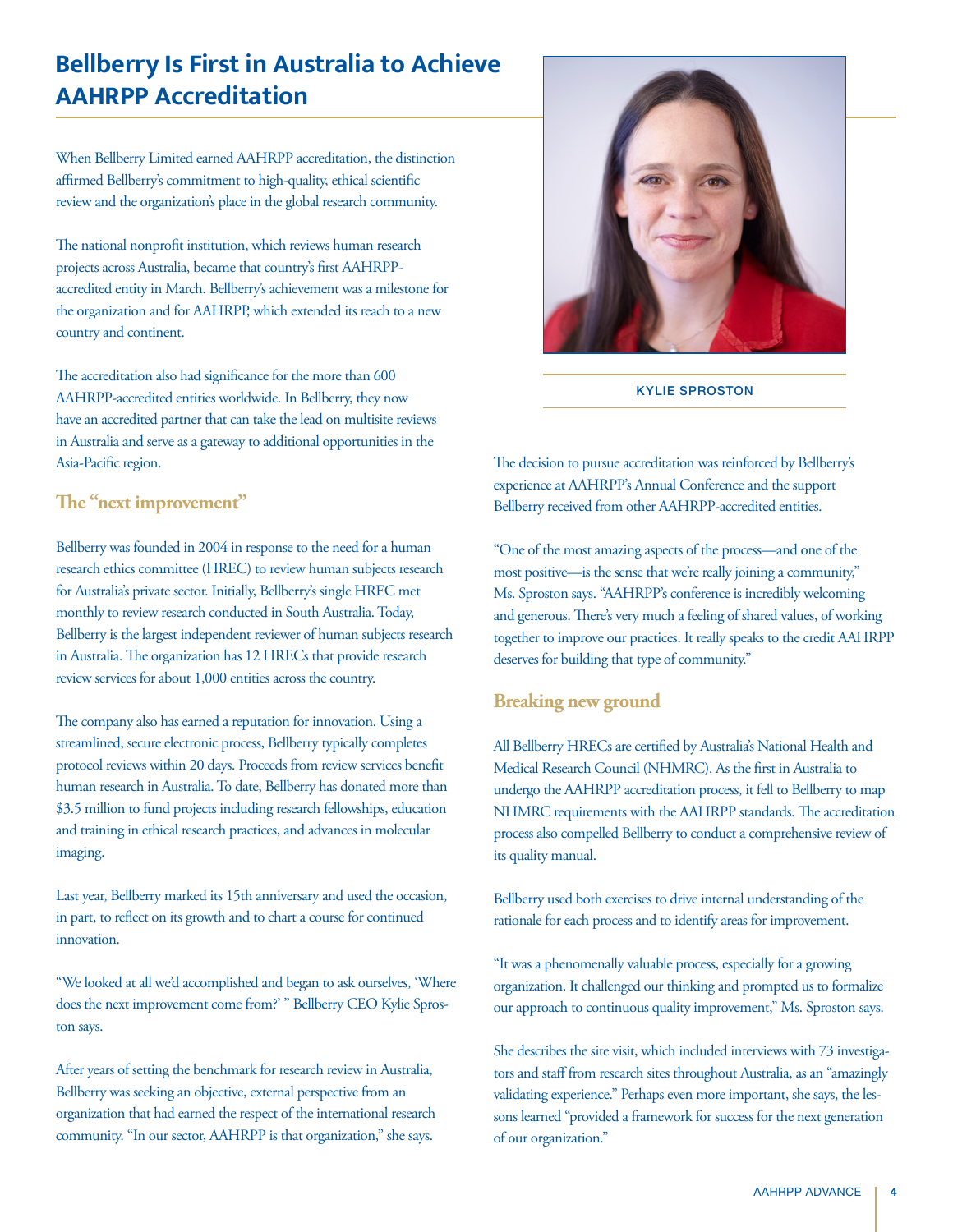# <span id="page-4-0"></span>**AAHRPP Welcomes New Board, Council Members**

AAHRPP recently named three new members to our Board of Directors: Quincy Byrdsong, EdD, CIP, CCRP, of WellStar Health System; Harold "Hal" Hackerman, CPA, of Ellin & Tucker; and Heather Pierce, JD, MPH, of the Association of American Medical Colleges (AAMC).

We also added three Council on Accreditation members: Nichelle Cobb, PhD, of the University of Wisconsin-Madison; Bruce Gordon, MD, of University of Nebraska Medical Center (UNMC); and Megan Kasimatis Singleton, JD, MBE, CIP, of Johns Hopkins University School of Medicine. Like all council members, the three are experienced AAHRPP site visitors.

### **New Board Members**



#### QUINCY BYRDSONG



HAL HACKERMAN



HEATHER PIERCE

**Dr. Byrdsong** is the associate vice president for research administration at the WellStar Research Institute for WellStar Health System, the largest health system in Georgia. As such, he is the chief research administration officer and the institutional official on WellStar's Federalwide Assurance. Dr. Byrdsong has extensive experience in human research protections and has held research leadership positions at Virginia Commonwealth University, Morehouse School of Medicine, Meharry Medical College, and Vanderbilt University Medical Center. Dr. Byrdsong is a member and the president-elect of the Board of Directors for the Society of Clinical Research Associates.

**Mr. Hackerman** has served for more than three decades as a director in the Audit and Accounting Department of Ellin & Tucker, one of the mid-Atlantic region's leading business consulting and certified public accounting firms. He has been a driving force behind the growth and development of the firm's manufacturing and wholesale distribution services group. Mr. Hackerman also has extensive experience providing auditing and accounting services for clients in the brokerage, construction, not-for-profit, real estate, and professional services industry; assisting with mergers and acquisitions; and helping clients in financially troubled situations. He serves as treasurer of the Board of Directors of Northwest Hospital in Randallstown, Maryland.

**Ms. Pierce** is the senior director for science policy and the regulatory counsel at AAMC. She serves as AAMC's leader for scientific regulatory issues, including human subjects protections, clinical research, conflicts of interest, research data sharing, evidence-based regulation, and collaborations between industry, government, and academia in biomedical research. Ms. Pierce presents at national forums on issues related to protecting human subjects, regulatory burden, research ethics, biospecimens, scientific misconduct, legislation and policymaking related to research, and research compliance.

She has published articles and commentaries on these topics in Nature, Science, The New England Journal of Medicine, JAMA, and The American Journal of Bioethics. Ms. Pierce also has served on boards, committees, working groups, and task forces of organizations including the National Academies of Sciences, Engineering, and Medicine, The Pew Charitable Trusts, the National Dialogue on Healthcare Innovation, and Public Responsibility in Medicine and Research (PRIM&R).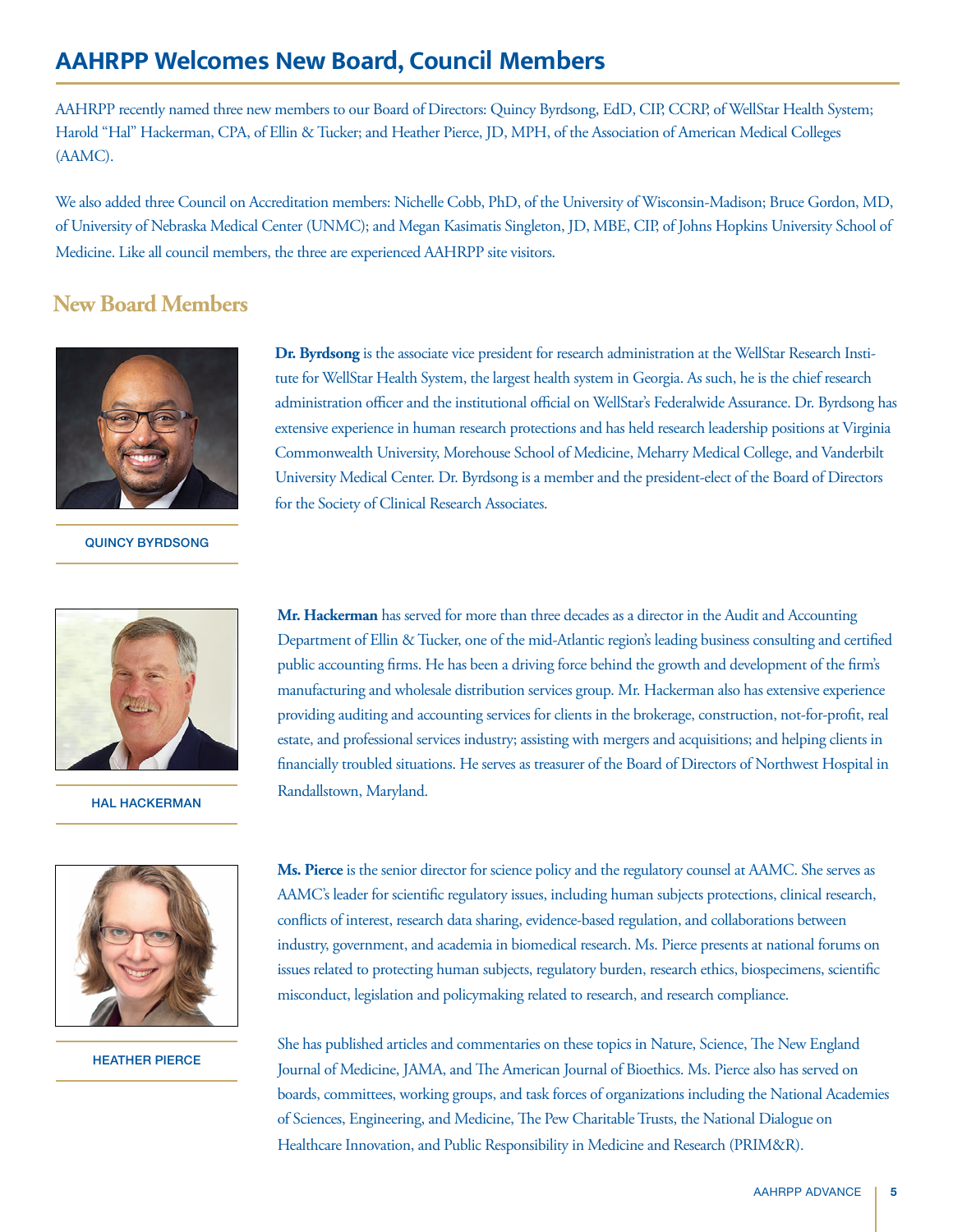#### **New Council Members**



NICHELLE COBB

**Dr. Cobb** has worked with IRBs for more than two decades, including 16 years as director of the Health Sciences Institutional Review Boards at the University of Wisconsin-Madison. Currently she is the human subjects protections officer for the Institute for Clinical and Translational Research at the University of Wisconsin-Madison and the director of operations for SMART IRB. Dr. Cobb was instrumental in the development of the initiative, sponsored by the National Center for Advancing Translational Science, to create a master IRB authorization agreement and support single IRB review. She also is a member of the SMART IRB Harmonization Steering Committee.



BRUCE GORDON

**Dr. Gordon** is the assistant vice chancellor for regulatory affairs and a professor of pediatrics at UNMC. He has been a member of the UNMC IRB since 1992, served as chair since 1996, and as executive chair since 2011. He also has served on numerous national committees, including the Secretary's Advisory Committee on Human Research Protections Subpart A Subcommittee, the American Society of Clinical Oncology Task Force on Oversight of Clinical Research, the AAMC Informed Consent Working Group, and the National Institute of Environmental Health Sciences Best Practices Working Group for IRB Review of Disaster Research. Dr. Gordon also was the first chair of the National Cancer Institute Pediatric Central IRB. He is a founding member of the Collaborative Institutional Training Initiative and a member of the PRIM&R Board of Directors. He is editor of the 3rd edition of "IRB: Management and Function" and the author of numerous original papers, chapters, review articles, and abstracts regarding human subjects protections and research ethics.



MEGAN KASIMATIS **SINGLETON** 

**Ms. Singleton** is the assistant dean for human research protections and director of the Human Research Protections Program at Johns Hopkins University School of Medicine. She oversees central IRB activities for the Johns Hopkins/Tufts Trial Innovation Center, leading the charge for innovations in operationalizing single IRB review. Ms. Singleton is a member of the SMART IRB Harmonization Steering Committee, co-chair of the PRIM&R Advancing Ethical Research Conference Workshop/ Didactic Subcommittee, and a member of the PRIM&R Board of Directors. She also serves on the steering committee for AEREO, a consortium designed to advance effective research ethics oversight through empirical research.